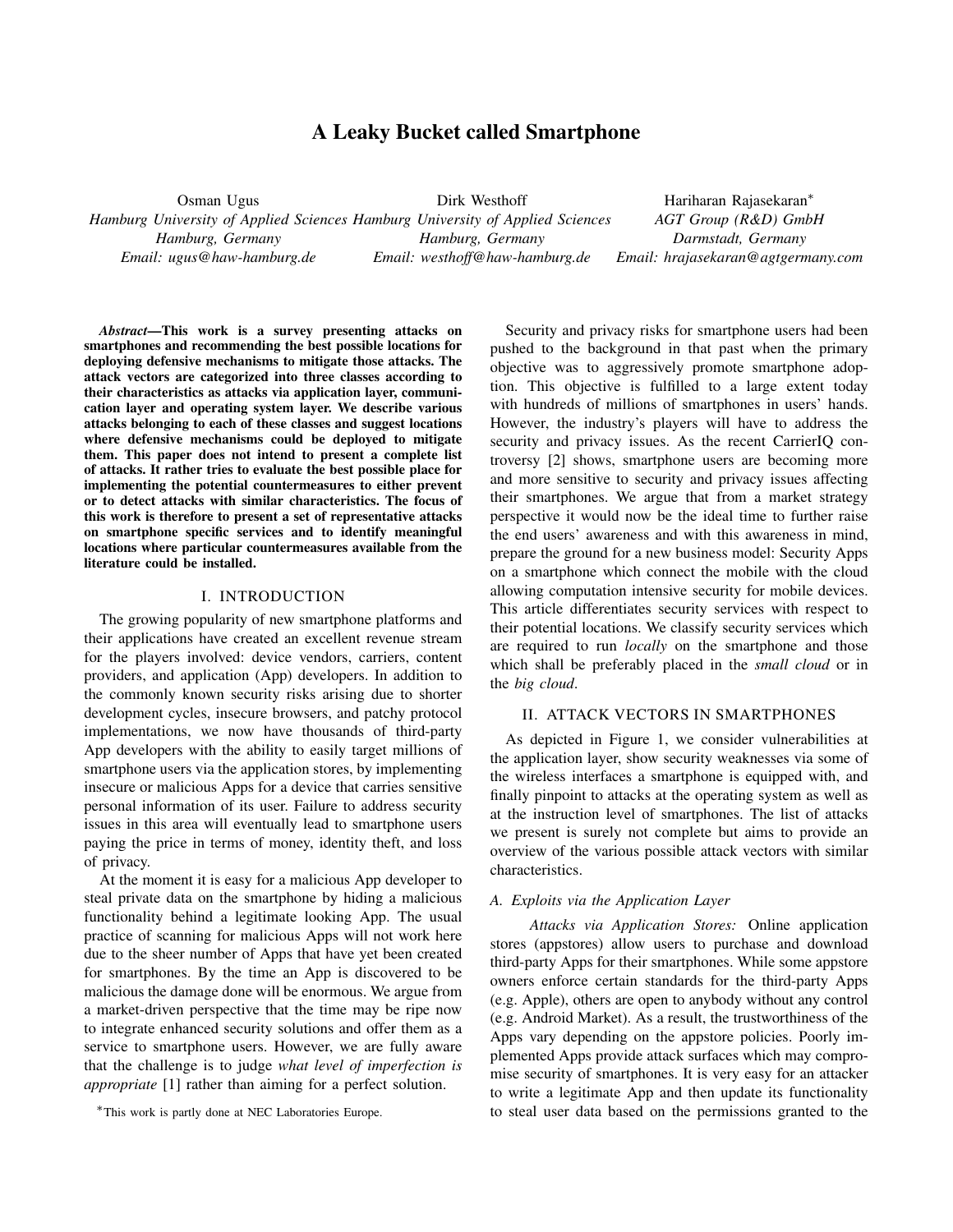

Figure 1. Overview of possible attacks on (Android) smartphones.

original App [3], [4]. Recently, it has been reported that over 50 popular free Apps are re-released on the Android market after injecting them with malware [5]. It is very difficult to stop such behavior unless someone actually studies the behavior of the App in a test environment. Even Apple's control over its appstore focuses largely on the features and business model of the App in question. Evaluation of Apps' security is not intended.

*Attacks via the Browser:* Smartphone browsers today offer the same functionality as a full-fledged browser and as a result inherit the same problems that affect the ones on the PC. Bugs in the browser code can be used to compromise the security of the smartphone. For instance, bogus JavaScript code makes use of the Android WebKit engine's parsing errors with respect to NaN-expressions such that privileged function calls can be executed by the attacker by opening a remote shell on a smartphone with a specific IP-address  $[6]$ <sup>1</sup>. The jailbreak<sup>2</sup> attack on the iPhone makes use of a vulnerability of the PDF viewer exploited via the browser [7]. The attack is executed simply by visiting the web page JailbreakMe.com with iPhone's Safari browser where the malicious jailbreak code is injected into the system. A vulnerability in the Internet Explorer allowing to perform a DoS attack on the windows mobile is another example of attacks via the mobile browser [8].

*Annulling Access Control:* Smartphone platforms provide enhanced security by applying virtualization and strict access control. For instance, Android offers a virtualization environment where every App runs in its own private Dalvik virtual machine such that data created by an application is private to that App. However, the security provided by such an architectural design is easily compromised if the user "roots" or "jailbreaks" the device. In addition, sensors available on the smartphone can be used to circumvent the built-in access control features. [9] shows how a voice App can use the seemingly innocent permission to access the smartphone's microphone for stealing credit card numbers. This attack takes advantage of the notification mechanisms of the Android system to know when a user dials a credit card hotline and captures the number when the user speaks via the microphone. In some instances, the access control architecture itself is misused by naive App developers, who request more permissions than necessary for their Apps thereby increasing the chance of data leakage.

# *B. Exploits via the Communication Protocols*

*1) Attacks via GSM/UMTS:* We do not cope with specific security weaknesses of GSM/UMTS itself and refer to [10] for an overview. Instead, we consider a set of important attacks performed via GSM/UMTS which are representative with respect to specific services.

*SMS of Death Attack:* SMS (Short Message Service) is a communication protocol used to exchange short text messages between mobile devices like smartphones. The possibility of broadcasting text messages to a large number of mobile devices makes SMS a particularly attractive target for attackers. Attackers can easily infect a large number of smartphones with a malicious text message by using SMSspamming techniques. In [11], the authors show how to shut down even low-end phones, which are harder to attack than smartphones, by sending small binaries to be executed via the SMS protocol. The support for the transmission of small programs is intended to be used by network operators to perform e.g., some configuration changes on the end devices remotely.

*MMS Attack to Exhaust Mobile Phone's Battery:* MMS (Multimedia Messaging Service) protocol is used to exchange multimedia contents such as picture, audio, and video files. One of the main constraints of smartphones is the battery power. Hence, smartphones change into the standby mode when no active task is performed to preserve battery life. In [12], the authors demonstrated a battery exhaustion attack by continuously forcing a mobile device into the ready state to perform a location update. The basic idea of this attack is to keep the smartphone persistently in the ready state in which the battery consumption is high. The attack is performed in two steps and not limited to a certain mobile device or hardware. Firstly, the attacker obtains the IP address of the mobile devices with active Internet connection by exploiting the vulnerability in the MMS notification messages. Subsequently, the battery of

<sup>&</sup>lt;sup>1</sup>The attacker can not control who will be the victim of the attack. Any smartphone user visiting an URL with a fake HTML-page containing bogus JavaScript code will become the victim.

<sup>&</sup>lt;sup>2</sup>Jailbreak allows to install Apps and themes on iPhone which are not approved by Apple.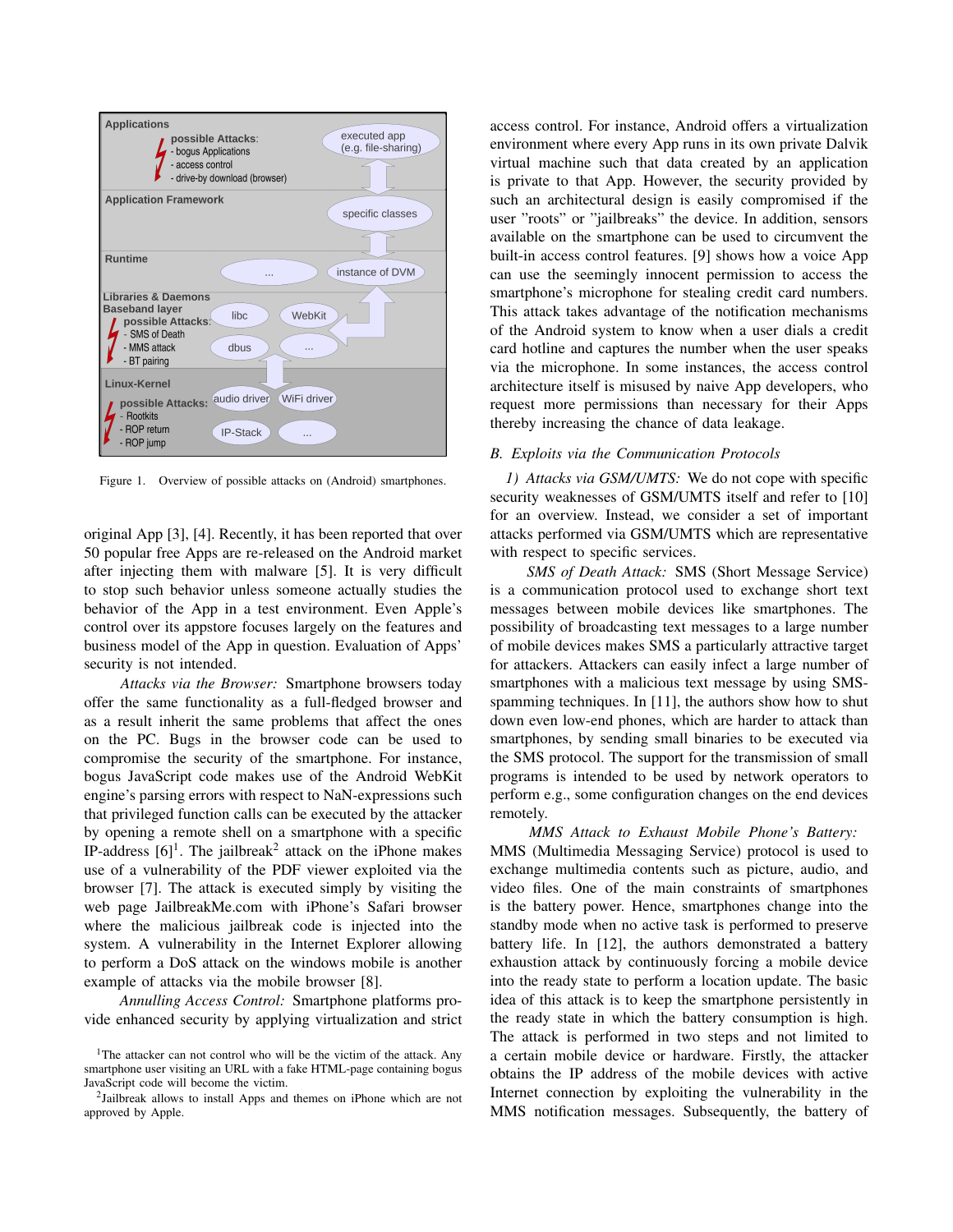the mobile device e.g. the smartphone is drained by sending UDP packets periodically. The battery of the victim's device was drained 20 times faster than in regular use.

*Baseband Attacks:* This class of attacks make use of the vulnerabilities found in the firmware of the baseband processor of smartphones which is used to communicate with base stations. Weinmann presented a successful attack that exploits GSM baseband stack vulnerability [13], [14]. Malicious code is inserted into the smartphone by exploiting a heap overflow vulnerability which is in turn executed on the baseband processor. Delivery of malicious code to the baseband processor requires the smartphone to be connected with a base station controlled by the attacker. At first glance, a bogus base station controlled by the attacker seems to be an unrealistic assumption. However, [14] shows that setting up a rogue base station using open source projects such as OpenBTS<sup>3</sup> is possible at the cost of a work station hardware. Once the attacker gets a smartphone connected to his rogue base station, he can perform the attack by inserting malicious code into the communication. Execution of malicious code on the baseband layer allows the attacker to compromise the security of data and audio communication as well as to place rootkits in case of shared memory baseband processors [14].

*Rogue WLAN Access Point:* A rogue WLAN access point is an unauthorized access point (AP) [15]. It may be a compromised AP or even provided by the attacker. By sending a high signal strength it may cover a broad region. The victim falsely assumes the bogus AP as a legitimate gateway to the Internet and connects with it. Since all traffic may be directed via the attacker's AP, it is easy to redirect the traffic or extend some malicious code to the website requested by the victim.

*2) Attacks via Bluetooth:* .

*Exploiting the Implementation:* Famous exploits are *blueJacking*, *blueSnarfing*, and *blueBugging* [16]. BlueJacking is principally an harmless attack. The attacker sends anonymously a vCard through the object exchange protocol. The name field of the vCard message is misused as a message field. Since some Bluetooth implementations permits the device to receive a vCard without a prior authentication (pairing), the attacker's message saved in the name field is displayed without the victims approval. With Bluesnarfing, the attacker may gain access to the victim's phone book or calendar or any other file whose name is guessed correctly by using the OBEX GET request. Bluebugging even allows the attacker to control the victim's phone [16]. The attacker uses a backdoor on certain devices in which an AT-parser is listening on a RFCOMM channel. Depending on the set of AT-commands available on the victim's smartphone, the attacker can access phone book data, send and receive SMSs, and listen to or make phone calls from the victim's device. Basically only a software update is necessary to protect the

*Exploiting the Specification:* In earlier versions (2.0+EDR and earlier) of Bluetooth, the PIN may have only 4 digits or it is fixed in the device, thus limiting the security to a low degree. Since Bluetooth version 2.1+EDR the Secure Simple Pairing (SSP) has been introduced [17]. The SSP aims to prevent from passive eavesdropping as well as man-in-the-middle (MITM) attacks. As shown in [17], the latter can be circumvented. The attacker exploits the agreement of the association model prior to the pairing process, forcing the devices to use the Bluetooth specification which does not provide the MITM protection. Since the range of Bluetooth is highly limited, the attacker needs to be fairly close to his victim to perform this attack. [18] introduces a method to increase the range up to one mile by using a home-made antenna. Most attacks need the Bluetooth MAC address of the victim device which is visible only when the device is in the discoverable mode. However, Bluetooth discovery tools like *RedFang*<sup>4</sup> can be used to guess the MAC address of any device in range. Thus, simply being invisible is no guarantee for security.

*3) Location Privacy and Tracking:* Geoposition and mobility pattern of users are revealed intentionally or unintentionally. For instance, geo-tracking Apps for smartphones belong to the first category whereas Botnet tracking belongs to the second one. The Google's App 'Latitude' offers a smartphone user's geo-position information to other smartphone users. However,the smartphone user can specify which contacts are allowed to watch his actual geo-position. If a Botnet of smartphones can be established (e.g. by rootkits or bogus App downloads or by starting JavaScript within the WebKit browser) and a critical mass of WLAN enabled mobile devices within the same metropolitan region are affected with a 'tracking SW', it becomes possible to track the movement pattern of the users of other smartphones. This attack is possible without using infrastructures either by the intersection of GSM/UMTS cell coverage or GPS triangulation. Consequently, this attack can be launched from attackers who do not have access to a significant amount of money nor have access to telecommunication networks nor the victim's GPS module [19].

# *C. Exploits at OS and Instruction Level*

*Rootkit Attacks:* Rootkits are malware that hide the presence of a malicious software on an infected system [20]. Concealing the infection enables long-term malicious activities on a compromised system. Typically this requires the modification of the OS. Thus, the installation of rootkits requires privileged access. For a long time, rootkits have been considered as a challenging security problem

device from these attacks. But either because of long update cycles or because of missing indulgence from the user, devices typically keep running with the buggy firmware.

<sup>3</sup>http://openbts.sourceforge.net.

<sup>4</sup>http://www.securiteam.com/tools/5JP0I1FAAE.html.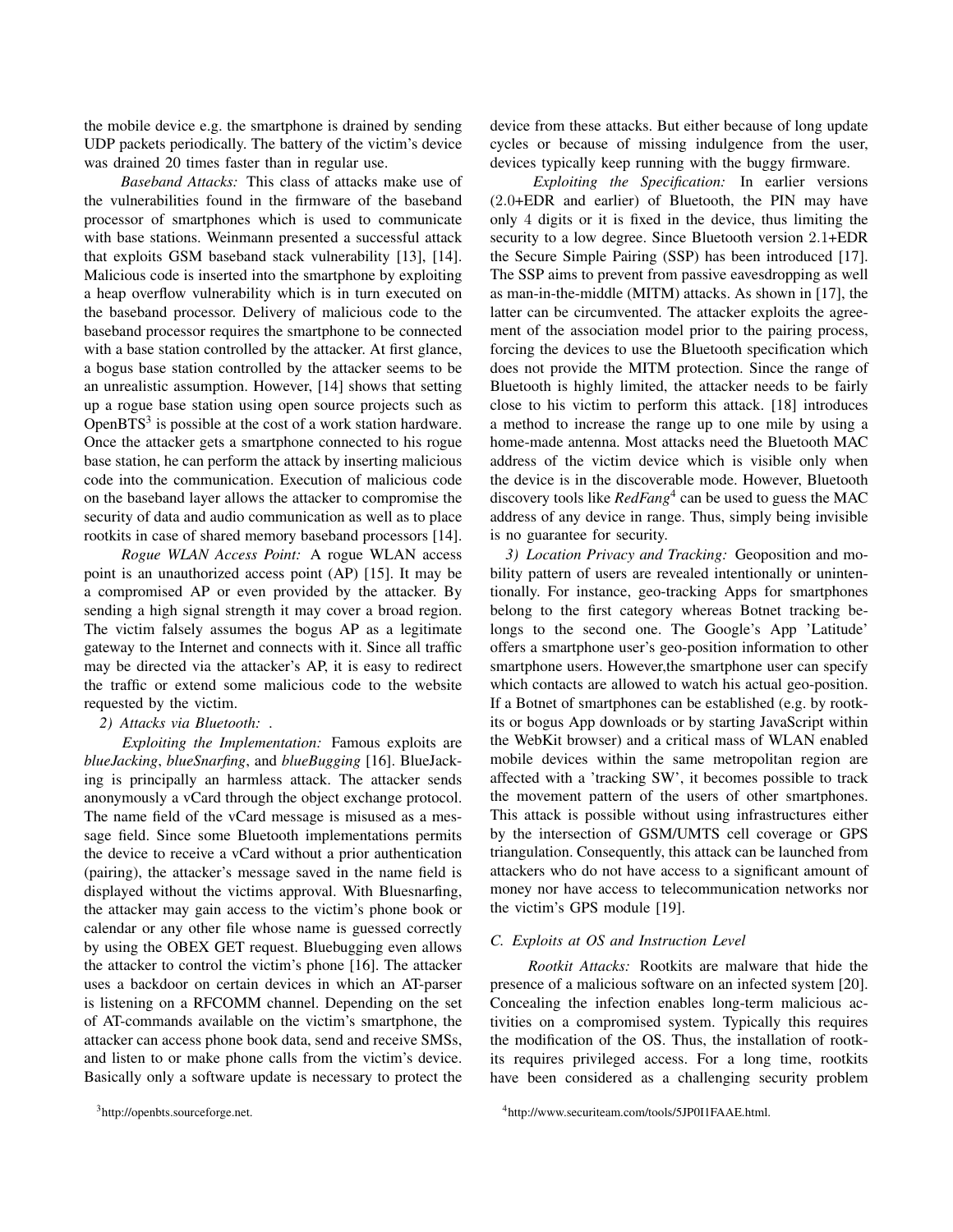for desktop class computers. However, smartphones possess similar hardware and functional capability as today's desktop computer. In fact, in addition to the Internet connection, they are equipped with interfaces like GPS that are not available on a desktop computer. Possible vulnerabilities in these interfaces are likely to provide additional backdoors for attackers to penetrate and install rootkits on smartphones. [20] has demonstrated the feasibility of rootkit attacks on a Neo Freerunner smartphone running the Openmoke Linux. Rootkits for spying conversations via GSM, for compromising the location privacy via GPS, and for performing a DoS attack via battery exhaustion were successfully implemented with a few hundred lines of code. Recently, a kernel-level rootkit for Android has been developed [21]. The rootkit runs as a loadable kernel module and allows an attacker to read SMS messages on a smartphone, makes phone calls, and pin-points a smartphone's location via GPS. The attacker obtains a privileged access on the smartphone via a shell. The attack is activated by calling the smartphone from a trigger number while the smartphone has an active Internet connection.

*Return-Oriented Programming:* Return-oriented Programming (ROP), a technique to construct malware without uploading bogus code into the target platform, was presented by Shacham [22]. Recently, ROP has been shown to be feasible for smartphones in [23]. With ROP, a new sequence of bogus instructions is generated from the code image already available on the smartphone. ROP originally is purely based on using return instructions to generate malicious behavior desired by the attacker. Recently, it has been argued that jump instructions can also be used to launch ROP attacks. For the latter, it has been shown that with indirect jumps it is possible to construct a Turing-complete gadget set with Android (ARM) platform libraries [24].

# III. COUNTERMEASURES

The level of security desired by a smartphone user depends on the group he belongs to and the type of information stored on the device, ranging from purely private data to sensitive business secrets. The multiple dimensions of the presented attack vectors indicate that most probably it is not possible to fix all leaks. This is mainly true due to the involvement of multiple players and the fact that the majority of the smartphone users does not want to pay the price for an enhanced security level by rigorously restricting the use of services, protocols, and wireless interfaces. We want to highlight meaningful locations where a particular countermeasure could be installed to presented attacks. For their placement, we differentiate between an installation on the smartphone (SP) itself, in the big Internet cloud (BC), or in the small cloud (SC) meaning other devices located within the (multi-hop) WLAN or Bluetooth transmission range or within a corporate environment. As shown in Table I, we differentiate between two types of security services: detective (d) ones and preventive (p) ones. A detective security service ideally allows to detect an attack or an infection on a smartphone and to subsequently remove it. However, it provides no mean to repair the security vulnerability which makes the attack repeatedly possible. Moreover, with respect to the attack vectors we tried to identify if a specific (s) victim can be addressed, or if victims are addressed at random (r). One could argue that if an attack vector addresses victims at random this attack is surely annoying for the victim. However, attack vectors aiming at a specific victim should be considered even more seriously since most likely the attacker is looking for dedicated information.

#### *A. On the Smartphone*

*Mobile Security Tools (d):* There are several mobile security tools for smartphones available on the market. They offer services such as remote wipe, remote lock, phone finding function, remote backup etc. These tools provide users with a way to protect their data in case of lost devices and hence should be available on every smartphone. A remote lock of the smartphone can be defeated as shown in [25]. Depending on the provider and OS, defeating such protection mechanisms may be more or less difficult. Hence, even these tools help only to some extent. Moreover, whether these applications can offer antivirus detection facility similar to ones offered in the PC world is questionable. This is because of the virtualization architecture used in today's smartphones (e.g. in Android) which prevents such inspection functions.

One way to check if an App is malicious on Android is to disassemble the dex file of the application and check for malicious code. However, running such a service on the phone is impractical at present. Such a feature can be provided as part of a cloud based security solution where a security provider scans the Apps offline in the cloud and presents the results to the user.

Another way to prevent malicious Apps is to have a strict screening process for Apps (See Section III-B). However, not all smartphone platforms implement such a solution and some, for instance Android, by design, allow users to sideload Apps on the phone.

Finally, an alternative way to prevent malicious Apps from execution is a white-list approach combined with a trust anchor e.g. a mobile trusted module (MTM) as recently proposed in [26]. Such a harsh security policy perfectly fits to companies or other organizations where the user of a smartphone is frequently not its owner.

*App Right Management (p):* Offering a fine granular App right management may protect against attacks exploiting permissions granted to the App. Having the flexibility of selectively denying the permissions required by the App may prevent against e.g. seamlessly stealing user data stored on the smartphone. For instance, typical gaming Apps require the permission to access the networking interface of the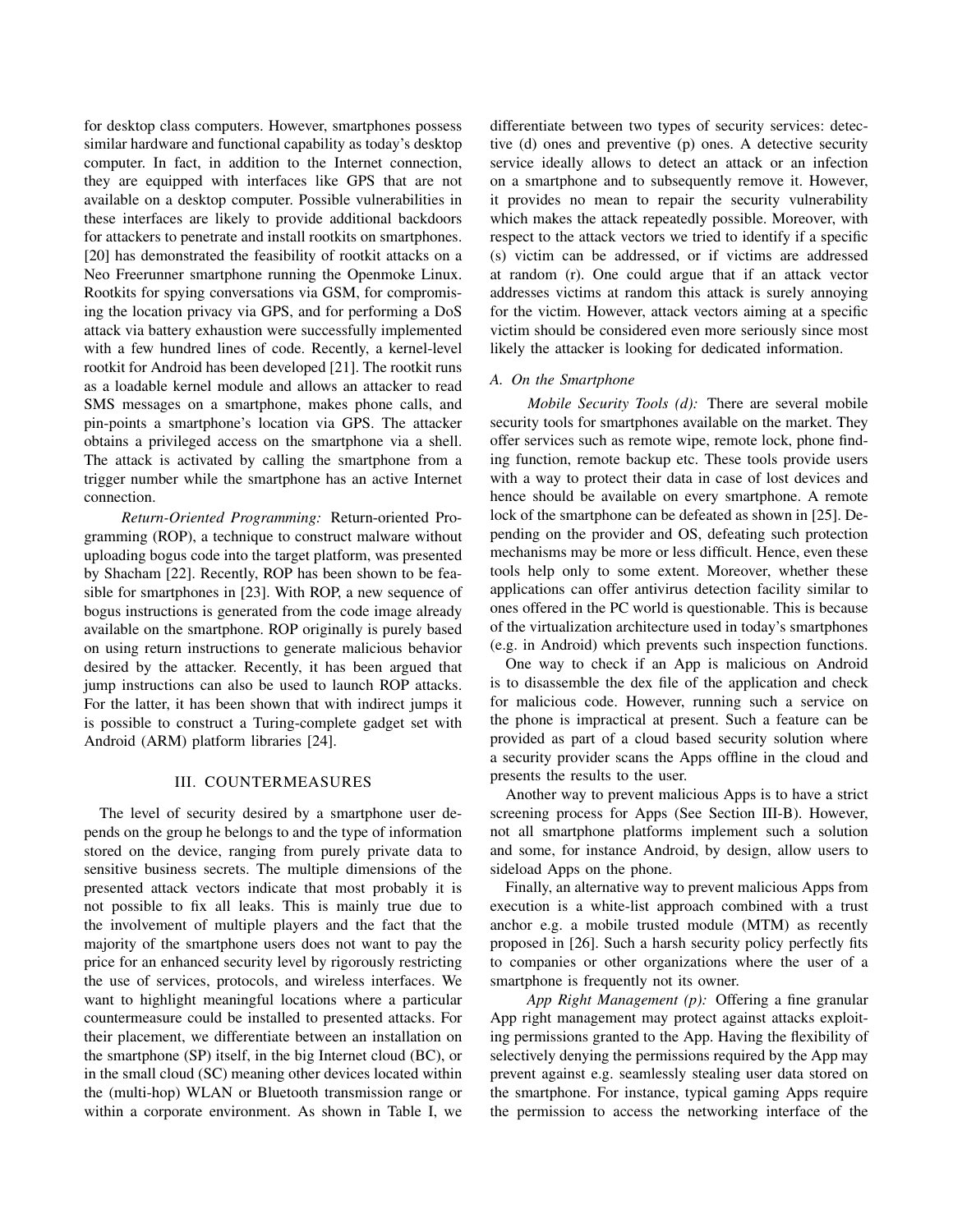| Attack 'via'     | Attack vector                            | <b>SP</b>                           | BC                                    | SC.                                 |
|------------------|------------------------------------------|-------------------------------------|---------------------------------------|-------------------------------------|
|                  | via App $(r)$                            | mobile security tools (d)           | App inspection $(p)$                  | co-operative antivirus detec. (d)   |
| Application      | via Browser (r)                          | mobile security tools (d)           | App inspection $(p)$                  |                                     |
|                  | annulling $ACL(r)$                       | $MVP$ (p), App right management (p) | App inspection $(p)$                  |                                     |
|                  | $\overline{\text{SMS}}$ of Death $(s,r)$ | $\overline{\phantom{a}}$            | $\overline{\text{SMS-filtering}}$ (p) |                                     |
|                  | MMS attack (s.r)                         | $\overline{\phantom{a}}$            | $MMS$ -filtering $(p)$                |                                     |
| protocol/service | rogue WLAN (r)                           | WLAN policies (p)                   |                                       | $AP$ reputation lists $(p)$         |
|                  | $BT$ attacks $(s,r)$                     | secure passw. manag. (p)            |                                       | co-operative insecure BT detec. (d) |
|                  | Baseband attacks (s,r)                   | Baseband firewall (d)               |                                       |                                     |
|                  | Rootkits $(s,r)$                         | mobile security tools (d)           | rootkit detection (d)                 | co-operative rootkit detec. (d)     |
| OS resp. IL      | ROP return $(s,r)$                       | ROP defender (d)                    |                                       |                                     |

Table I

PROPOSED LOCATIONS OF PREVENTIVE (P) RESP. DETECTIVE (D) SECURITY SERVICES FOR SMARTPHONES: ON THE SMARTPHONE (SP), IN THE BIG CLOUD (BC), IN THE SMALL CLOUD (SC).

smartphone to report the score of users to a central database in the Internet. Obviously, a maliciously written App may exploit this interface to deliver confidential user data to the attacker. The possibility of removing the permissions which are not compulsorily needed to run the App would prevent this class of attacks. Hence, App right management ideally has to be considered in the design of a mobile OS as in e.g. Blackberry. Unfortunately, this is not the case for e.g., Android. An approach for implementing such a mechanism is feeding the interface, required by the permission desired to be denied, with dummy data to avoid the App crash<sup>5</sup>. Tools allowing fine-grained control over the permissions should be installed on the smartphone to protect against permission misuses if it is not offered by the OS.

*Virtualization and System Level Safeguards (p):* The usage of business devices for personal use is widespread today. To mitigate possible security compromises, several virtualization solutions giving the possibility of deploying multiple isolated accounts on a same device have been presented. The Mobile Virtualization Platform (MVP)<sup>6</sup> allows Apps to run in separated virtual environments per user role e.g., private or business. This helps in protecting e.g., business related confidential data even if an App installed in the private account is compromised. Blackberry balance<sup>7</sup> allows to use the same smartphone for business and personal purposes without compromising security by offering solutions which separate enterprise and private data. It also provides features for administrators which enable them to remotely delete only the enterprise data, restrict data available to third party Apps installed on the phone and provide role based access control features for connecting to the corporate network. Furthermore, [9] describes a method to install system level services which restrict third-party App's privileges to intercept data when the user performs some sensitive task. This can be further extended to give the user a "safe mode" switch that disables all system level notifications and access to sensory hardware on the phone to third-party Apps. [27] describes a more comprehensive policy framework that takes run time aspects into consideration for enforcing security.

*Baseband Firewall (d):* Baseband attacks make use of the design flaws in the baseband stack which relies on the security assumptions and the code created in the 1990s. The assumption made in 1990s that cell network elements are trusted is not fully true today. As we outlined in Section II-B, one may set up his own base station using only open source software and cheap hardware. This was obviously not the case in 1990s. Considering this fact, baseband attacks are not a theoretical curiosity anymore, but an important threat to smartphone security which we will likely face in the near future. Baseband attacks execute malicious code directly on the baseband processor. Hence, they are difficult to detect. If the attack is performed properly with the right parameters as expected by the protocol exploited (e.g. GSM), it even leaves no trace on the system [14]. The detection mechanisms should therefore be based not only on forensic techniques recognizing an attack from traces left on the system. As currently discussed in the research community, heuristic techniques based on side channel information like power analysis may be applied to detect baseband attacks. The basic idea is to recognize a malicious behavior via e.g. an increase in the power usage compared to the standard operating conditions. Moreover, control flow integrity (CFI) enforcement during the runtime on the baseband processor can be a possible direction to investigate. The challenges specific to the architecture of the baseband processor in implementing CFI enforcement is the major issue that needs to be solved.

*ROP Detection (d):* ROP attacks based on return instructions can be detected on Windows and Linux systems via ROPDefender recently introduced in [28]. However, in its current version ROPDefender has a rather poor performance since the shadow stack as the core of the detection mechanism at runtime is running in user space. G-Free, a compiler-based approach detecting all possible forms of ROP attacks, has been proposed in [29]. G-Free defeats ROP attacks by prepending a protection code to the free-branch instructions to prevent the construction of gadgets. However, a limited number of gadgets can still be constructed by

<sup>5</sup>For example, WhisperCore's selective permissions tool for Android uses this principle http://whispersys.com/permissions.html.

<sup>6</sup>For example, VMware's MVP: http://www.vmware.com/products/mobile/ or L4Android project: http://l4android.org/.

<sup>7</sup>http://us.blackberry.com/apps-software/business/server/full/balance.jsp.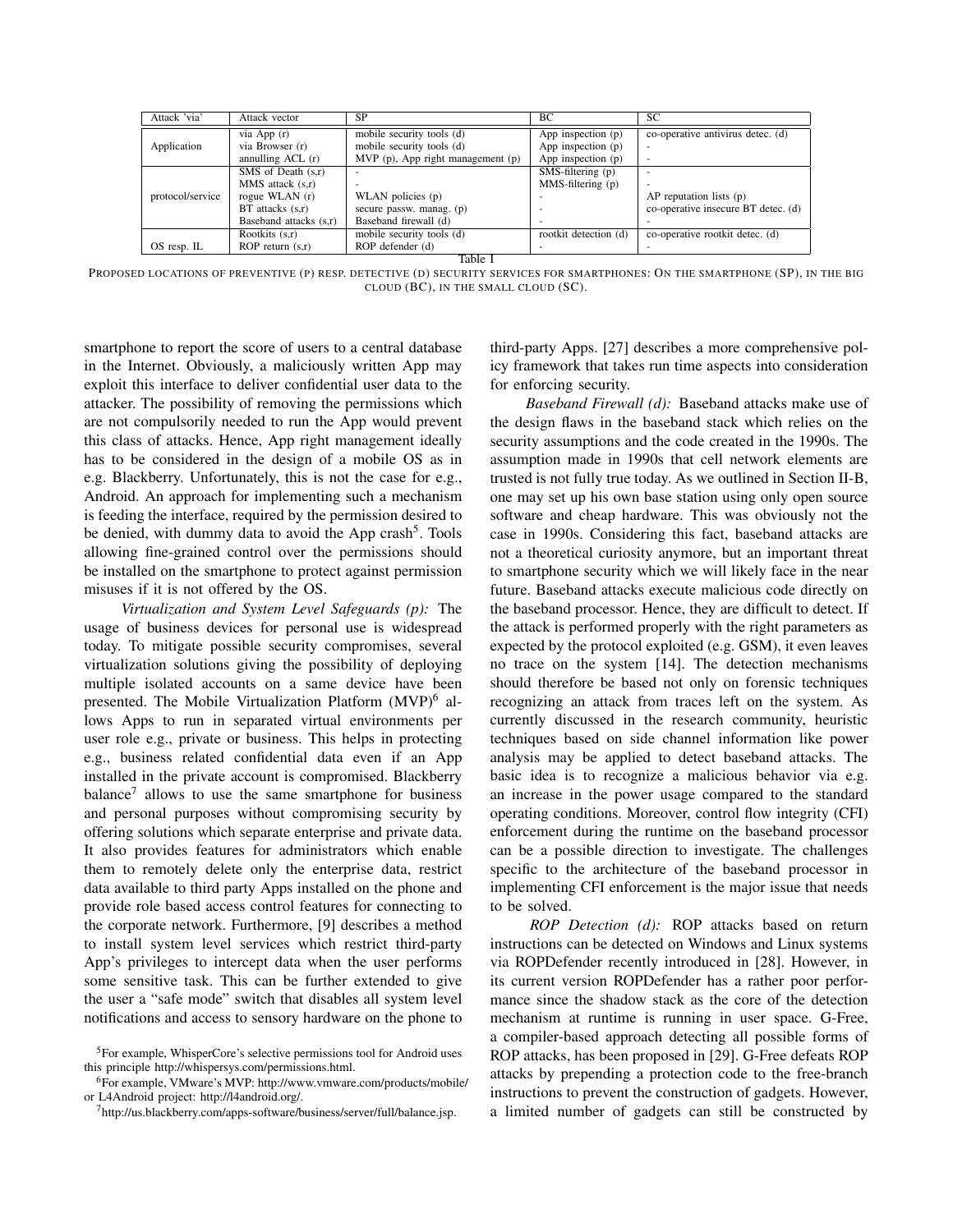skipping the alignment sleds within the protection code [29]. Smartphones compared to conventional computer systems are limited in terms of hardware capabilities. Therefore, tools like ROPDefender, G-Free, and other possible defenses<sup>8</sup> still need to be optimized for resource constrained platforms before being deployed on smartphones for detecting ROP attacks.

#### *B. In the Big Internet Cloud*

There are good reasons for shifting some security services from the device to the big cloud considering security as a cloud service: i) parallel processing allows running a powerful (D)IDS: E.g. one could use multiple engines on the same dataset in parallel like ClamAV, Symantec, McAfee, BitDefender, F-Secure, ii) only a small proxy on the smartphone is needed which ensures connecting the smartphone to the cloud DIDS security service, and, iii) in case of an update of the DIDS no update on the smartphone is required. This allows timely reaction to actual exploits in the cloud which would not be the case if an update of the smartphone would be needed. Generally, the big cloud approach is most interesting when a large amount of data (malware) needs to be analyzed and compared with signed data. Moreover, this approach is a promising scenario for a third-party security provider. The following preventive and detective security services could be delegated to the big Internet cloud<sup>9</sup>.

*App Inspection and CFI Enforcement (p):* A security architecture for off-loading the heavy computation needed to detect malware has been proposed in [30]. An exact replica of the software running on the smartphone is hosted in a virtual environment in the big cloud. Malware detection is performed in the virtual replica of the smartphone using the records received from the smartphone. As security checks are not performed locally on the smartphone, this technique allows to apply multiple attack detection mechanisms independent from the constraints of smartphones. An another envisioned preventive smartphone security service in the big cloud is the security inspection of App code, e.g. Android Dalvik code. Android Apps are written in bytecode for the Dalvik VM. Potential and available tools for the inspection of Apps written in Dalvik code could be ddx, dex2jar, jad, and the java decompiler. So, as a consequence, one could promote dedicated appstores offering classified Apps: those which have passed the App inspection service (by a certified third party or cellphone vendors) and those which have not passed and eventually are bogus. This could provide preventive security against malware attacks via the appstore and attacks in which the App developer requests the user to provide excessive permissions. Moreover, to mitigate runtime attacks on Apps exploiting e.g. buffer overflow vulnerabilities, the App code could be extended with control flow integrity (CFI) enforcement by instrumentation compatible with the smartphone architecture. Such a framework for smartphones has been recently proposed in [31].

*Rootkit Detection (d):* Depending on the detectability by user-space security tools, rootkits may be classified in two groups [20]. Rootkits detectable by user-space security tools are typically implemented as kernel modules. Infected kernel modules are loaded every time the operating system is started. Hence, mobile security tools can be exploited to detect this class of rootkits leaving a disk footprint on the smartphone by using e.g. signatures. Rootkits nondetectable by user-space security tools are more complex and implemented by modifying system utilities e.g., the functions used for checking the integrity of the system. Userspace detection tools exploiting infected functions therefore cannot be trusted for the detection of rootkits. Even more sophisticated rootkits leave no disk footprint by installing themselves in the kernel memory and are not detectable by user-space detection tools. Detection of this class of rootkits requires usually a trusted platform module (TPM) or a separate virtual machine running on the same platform. However, the resource limitation of smartphones are still the main challenges to tackle in implementing such detection mechanisms. We envision that TPM based rootkit detection mechanisms can be developed in a combination with an integrity verification protocol residing in the big cloud.

# *C. In the Small Cloud*

*Co-operative Antivirus/Rootkit Detection (d):* The idea of running several antivirus engines in parallel has been exploited by the VirusTotal project<sup>10</sup>. Similarly, a co-operative antivirus detection in the small cloud can be achieved by starting various mobile security tools (see Section III-A) installed on different smartphones on the same set of data. This can provide a higher success ratio for detecting malware since different antivirus software may have implemented different detection algorithms. In case rootkits are not too sophisticated (i.e., rootkits detectable by security tools based on e.g., signatures) this may also be an option.

*Reputation System for WLAN Access Points (p):* In a region with multiple hot-spots there could be a blacklisting respectively white-listing of available access points. Smartphone users or other WLAN users rate the trustworthiness of WLAN access points as preventive security service. Clearly, requesting the reputation service can only be done via Bluetooth (neighbors) or GSM/UMTS.

*Bluetooth security (d):* The recommended way to protect devices against Bluetooth attacks is to simply turn off the Bluetooth radio whenever not needed. The passkeys used to establish a secure communication between devices being paired should be at least 8-digits long and should be unique for each pairing [16]. Using a secure password management

<sup>&</sup>lt;sup>8</sup>We refer to [29] for an overview of the defenses against ROP attacks. <sup>9</sup>Countermeasures such as SMS and MMS filtering are not discussed further.

<sup>10</sup>http://www.virustotal.com.